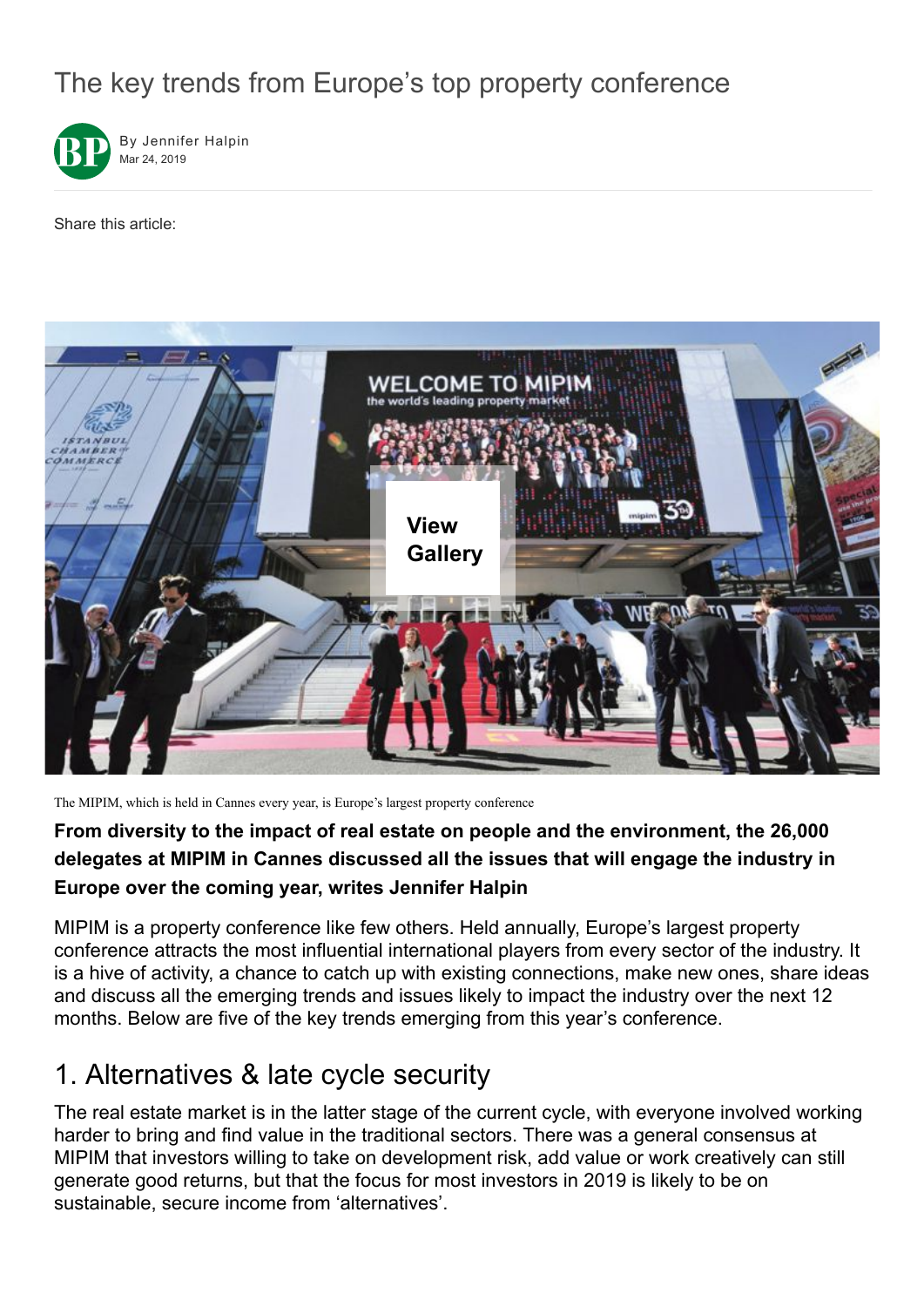It comes as no surprise to learn that residential, in all its forms (including build-to-rent, co-living and student accommodation and elderly accommodation) is likely to be the alternative asset class of choice. Demand for residential accommodation has been outstripping supply, not just in Ireland, but across Europe, for at least a decade. This catch-up play and the growing global trend towards urbanisation has led to a critical demand in urban areas that makes investment a sure and attractive prospect.

## 2. The growth industries: tech, biopharma and logistics

Despite the timing in the cycle, strong occupier demand and growth in tech, biopharma and logistics are likely to drive much of the traditional sector investment activity in 2019, bucking the general trend and ensuring a continuing strong performance for the office and industrial sectors in particular.

While the sentiment in retail remains cautious, the growing demand for logistics and warehousing (linked to the global increase in online shopping) and, in Ireland, the strength of the pharmaceutical industry, are expected to bring increased investment in industrial units. With increasing competition within online retailing for next-day deliveries, MIPIM delegates also see increasing demand in 2019 for industrial units to co-exist alongside residential and/or retail, planning laws permitting.

We see the tech demand very clearly in evidence in Ireland in recent months, with significant lettings agreed to Facebook and Salesforce in Dublin. But while these two lettings are of exceptional size, the sense at MIPIM is that we should not underestimate the volume of demand for space from smaller start-ups and growing tech businesses, and the positive overall impact of this on the market.

## 3. Offices and occupier demand: a flexible and strategic base

The office occupier of 2019 is motivated by many different things, but two trends in particular emerged at MIPIM, one at either end of the space spectrum.

Smaller occupiers are prizing flexibility above all else, evidenced by the extraordinary growth and investment in co-working space as the traditional office 'alternative'. The main focus of larger occupiers is on exploiting property to support productivity through wellness and other means.

LEED or BREEAM certification is not just about signalling a more environmentally sustainable building, it also means better air quality for the people who work there. Location matters not just for business profile, connection to clients and business contacts, but for attracting people to come to work.

And amenities matter, both within and around the office, as they are increasingly critical in retaining talent. It is clear that the tech giants that led the way with these strategies are now influencing strategies and demands across more traditional sectors, as those sectors compete with the tech giants for the same talent.

## 4. Liquidity and diversity in real estate finance

The consensus at MIPIM is that the real estate finance market is highly liquid and also increasingly diverse. Traditional finance is widely available, but the traditional banks' cautionary approach to risk remains strong, so that the trends towards alternative lenders and an